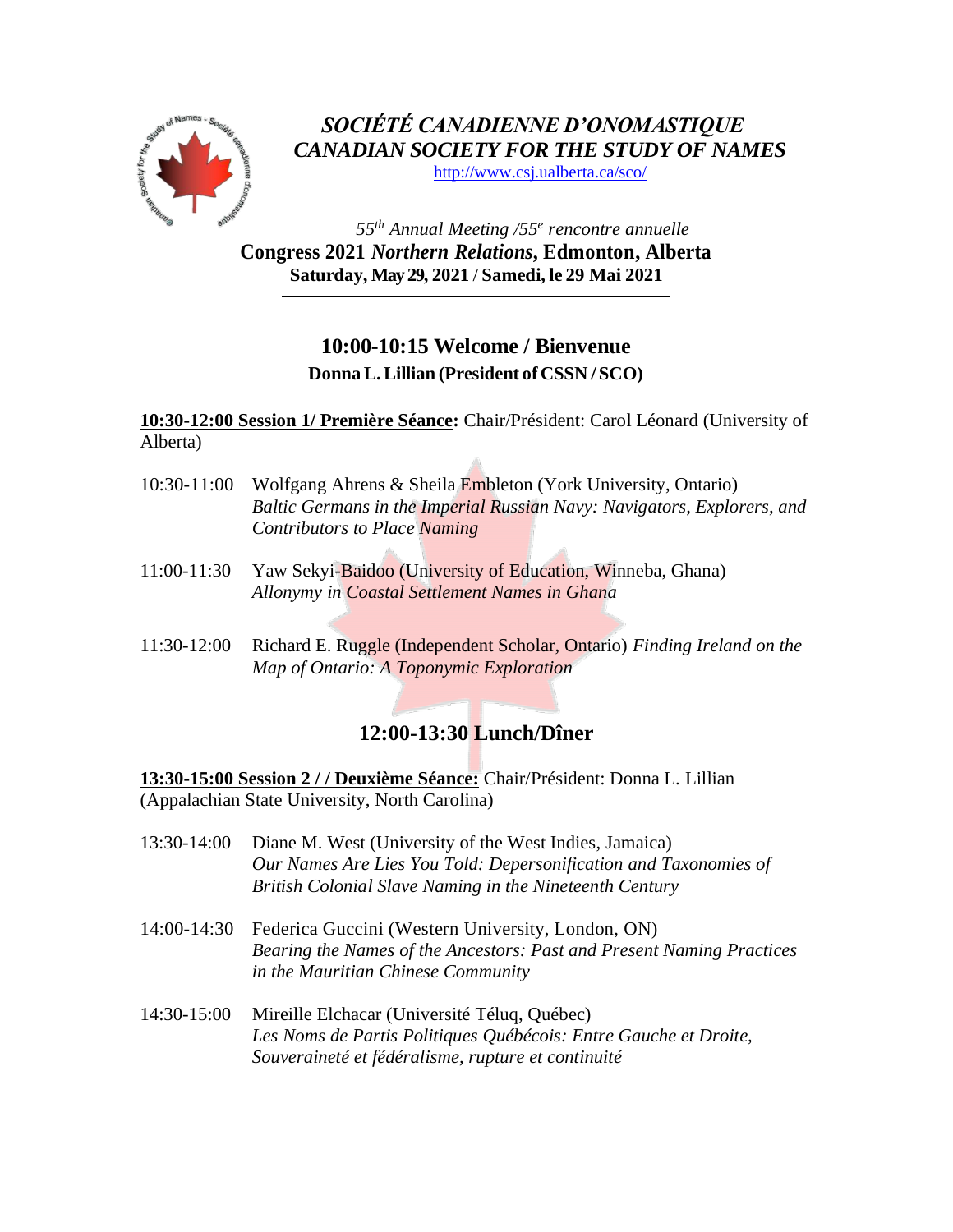## **Sunday, May 30, 2021 / Dimanche, le 30 Mai 2021**

**10:00-12:00 Session 3 / Troisième Séance:** Chair/Président: Jonathan S. Lofft (University of Toronto, Ontario)

- 10:00-10:30 Meredith Bacola (St. Paul's College, University of Manitoba) *Missions, Meurons and Métis: The Relevance of St. Boniface to the Red River Settlement, c. 1818*
- 10:30-11:00 Rosamond C. Rodman (Perimeter College, Georgia State University) *O Jerusalem, Jerusalem, Which Killest the Prophets*
- 11:00-11:30 Lauren Beck (Mount Allison University, New Brunswick) *Euro-Settler Place Naming Practices for North America through a Gendered and Racialized Lens*
- 11:30-12:00 Brandon Simonson (Boston University) *Personal Names as Primary Sources: An Exploration of Semantic Range in the Old Aramaic Onomasticon*

## **12:00-13:00 Lunch/Dîner**

**13:00-14:30 Session 4 / Quatrième Séance:** Chair/Président: Jonathan S. Lofft (University of Toronto)

- 13:00-13:30 Michal Ephratt (University of Haifa, Israel) *From Kafka's K. to New Zealand's Christchurch Terror Attack: Onomastic Strategies Indicating the Refrain from Articulating a Person's Name as a Deliberate Verbal Means of Expression*
- 13:30-14:00 Peter Leney (Independent Scholar) *Hyphens in French Place Names: What are they good for?*
- 14:00-14:30 Marc-Alexandre Beaulieu (University of Leiden) *Implantation de toponymes portugais dans les Amériques espagnoles au XVI<sup>e</sup>siècle : le cas du générique «porto»*

14:30-15:00 Break/Pause

**15:00-17:00 Session 5 / Cinquième Séance:** Chair/Président: Jonathan S. Lofft (University of Toronto)

15:00-15:30 Donna L. Lillian (Appalachian State University, North Carolina) *Northern Dreams: Onomastic Landscapes in* The Marrow Thieves